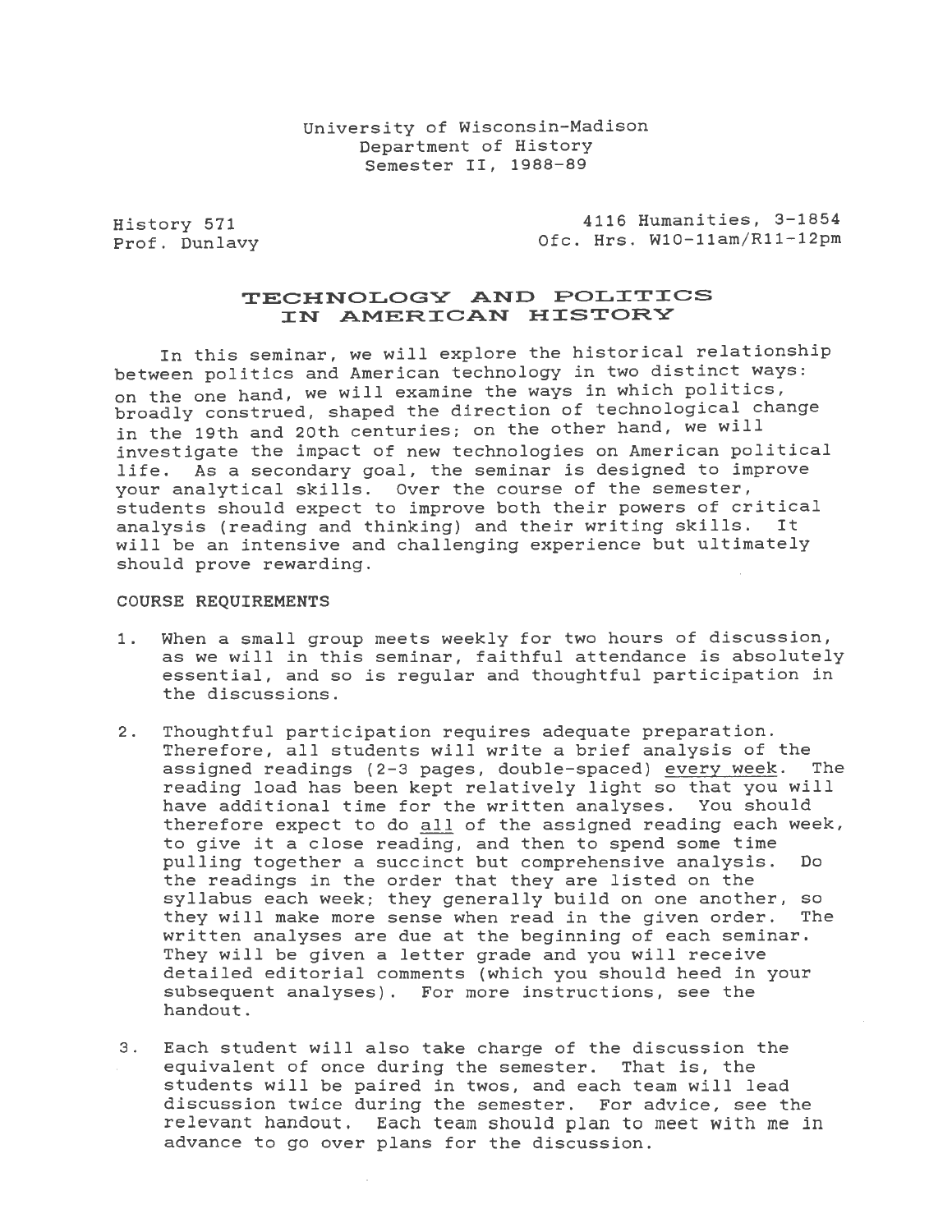Course Requirements, cont'd.

Course grades will be based on: leadership of class discussion (25%), weekly analyses (60%), and seminar participation (15%).

# **READING MATERIALS**

Most of the reading material is contained *in* a reading packet that may be purchased at Bob's Copy Shop (56 University Square). A copy will also be put on reserve at Helen C. White Library but, given the intensive reading that you will be doing, you should plan to buy your own copy. The following books should also be purchased; they have been ordered at the University Bookstore.

Required Books:

John F. Kasson, Civilizing the Machine: Technology and Republican Values *in* America, 1776-1900 (Penguin Books, 1976).

Walter A. McDougall, . the Heavens and the Earth: A Political History of the Space Age (New York: *Basic*  Books, 1985).

Harley Shaiken, Work. Transformed: Automation and Labor *in* the Computer Age (New York: Holt, Rinehart and Winston, 1984) .

Merritt Roe Smith, ed., Military Enterprise and Technological Change: Perspectives on the American Experience (Cambridge, Mass.: M.I.T. Press, 1985).

Langdon Winner, The Whale and the Reactor: A Search for Limits *in* an Age of High Technology (Chicago: University of Chicago Press, 1986).

Recommended Reading. In addition, you may wish to consult the following recommended books as aids to improving your writing and analytical skills. These are indispensable for a fruitful college education; I would strongly urge you to buy your own copies (available at the University Bookstore and elsewhere) and to develop the habit of consulting them regularly. (Later editions of the last three works may be available.)

David Hackett Fischer, Historians' Fallacies: Toward a Logic of Historical Thought (New York: Harper & Row, 1970).

Jacques Barzun and Henry F. Graff, The Modern Researcher, 3d ed. (New York: Harcourt Brace Jovanovich, 1977).

(continuted on next page)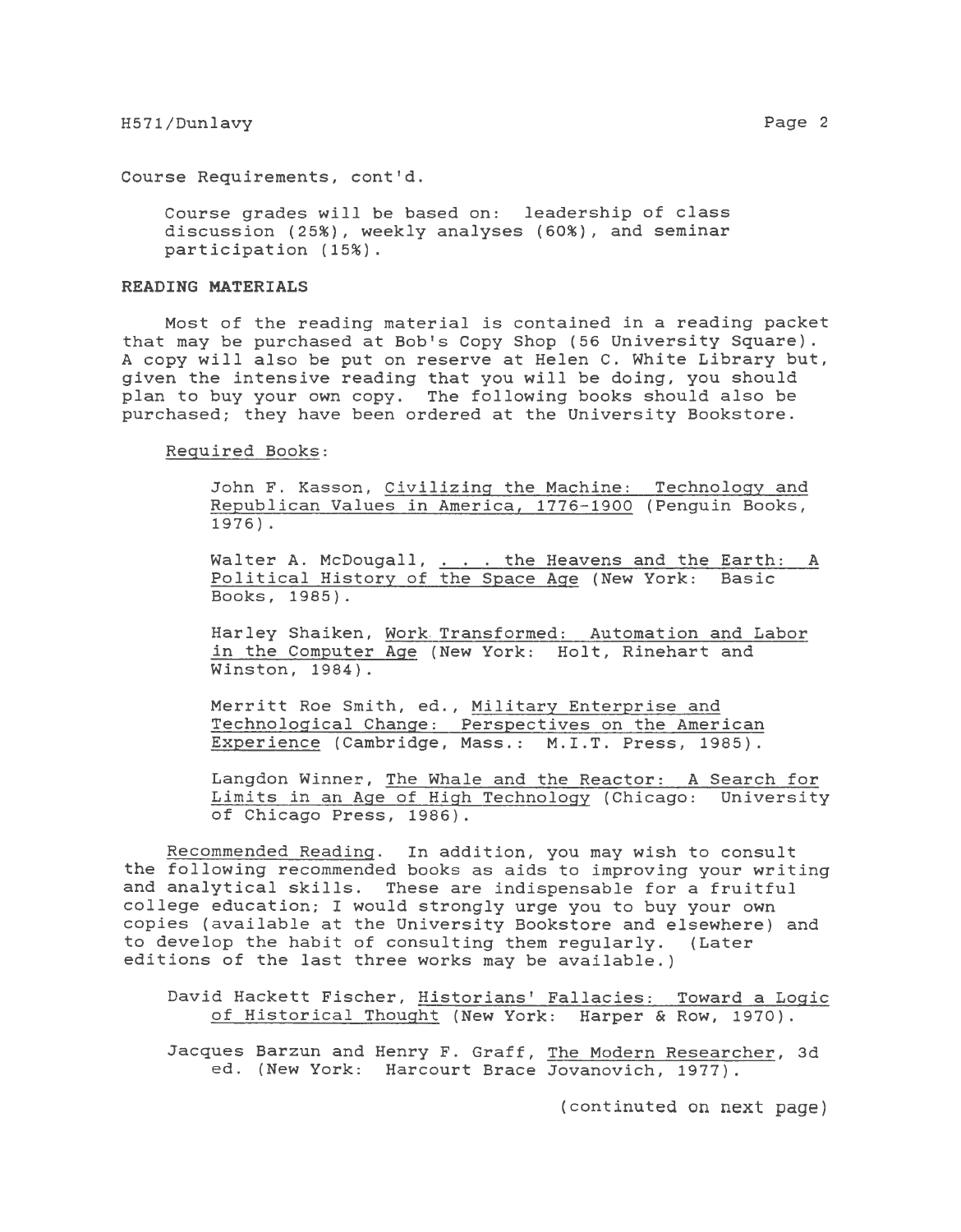Recommended Reading, cont'd .

- *. William* Strunk, Jr., and E. G. White, The Elements of Style, 3d ed. (New York: Macmillan, 1979).
- Kate Turabian, A Manual for Writers of Term Papers, Theses, and Dissertations, 4th ed. (Chicago: University of Chicago Press, 1973.

Background Reading. Some of you may also wish to do some background reading. This *is* entirely optional. If you do, however, you should consult the handout, "What *is* the History of Technology," or see me for further recommendations. Please note, however, a brand new text that looks very good:

Alan I. Marcus and Howard P. Segal, Technology *in* America: A Brief History (New York: Harcourt Brace Jovanovich, 1989).

Standard economic history texts such as the following are also useful :

- W. Elliot Brownlee, Dynamics of Ascent: A History of the American Economy, 2d ed. (New York: Alfred A. Knopf, 1979) .
- Jonathan Hughes, American Economic History, 2d ed. (Glenview, Ill.: Scott, Foresman and Co., 1987).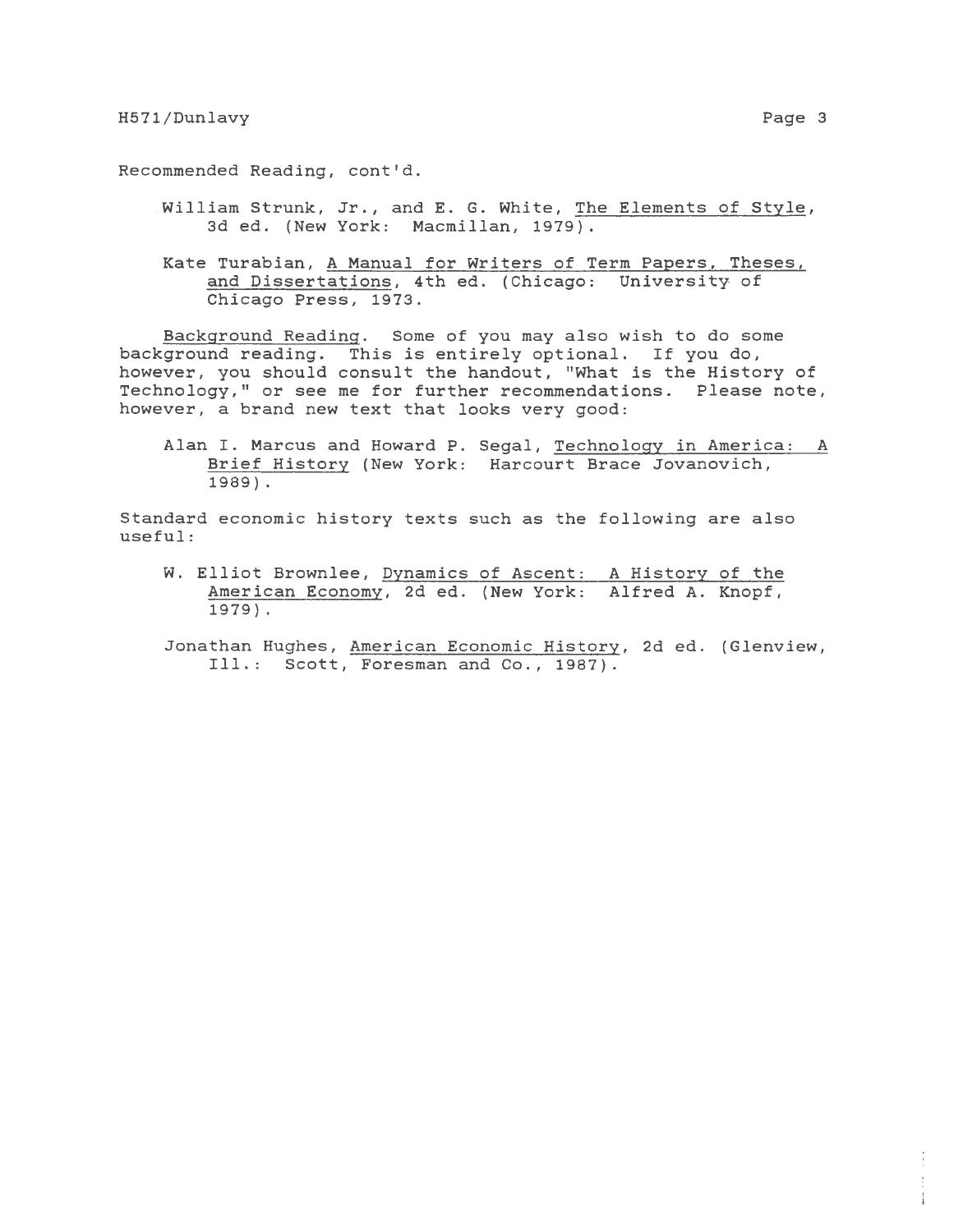#### **SEMINAR TOPICS AND READING ASSIGNMENTS**

\*Books to be purchased (unmarked readings will be found *in* the reading packet)

# January 24. INTRODUCTION

## **January 31.** EARLY OPPOSITION TO TECHNOLOGICAL CHANGE

Why does technological change generate political conflict? These readings give us an introduction to the issues by providing examples of early technologies--dams and railroads--that became the focus of political controversy.

## Readings

- 1. Gary Kulik, "Dams, Fish, and Farmers: Defense of Public Rights *in* Eighteenth-Century Rhode Island," *in* Steven Hahn and Jonathan Prude, eds., The Countryside *in* the Age of Capitalist Transformation: Essays *in* the *Social*  History of Rural America (Chapel Hill and London: University of North Carolina Press, 1985), pp. 25-50.
- 2. Colleen A. Dunlavy, "Politics and Industrialization: Early Railroads in the United States and Prussia," Ph.D. Thesis, Massachusetts Institute of Technology, 1988, pp. 37-109 {Ch. 2, "The Railroad: A Worrisome New Technology") .

**February 7.** THINKING ABOUT THE POLITICS OF TECHNOLOGIES

This week's reading suggests some ways to think about the political impact of technology. What kinds of technologies have what kinds of impact, according to Winner? Why do or should we care?

#### Readings

1. \*Winner, The Whale and the Reactor, Chs. 1-6 (Part I, "A Philosophy of Technology," and Part II, "Technology: Reform and Revolution").

**February 14.** TECHNOLOGY AND REPUBLICAN VALUES: THE ANTEBELLUM DEBATE

The prospect of the United States' developing its own manufacturing capability provides an early example of widespread concern about the impact of technology on American politics. What were the issues at stake? How was the conflict ultimately resolved--or was it?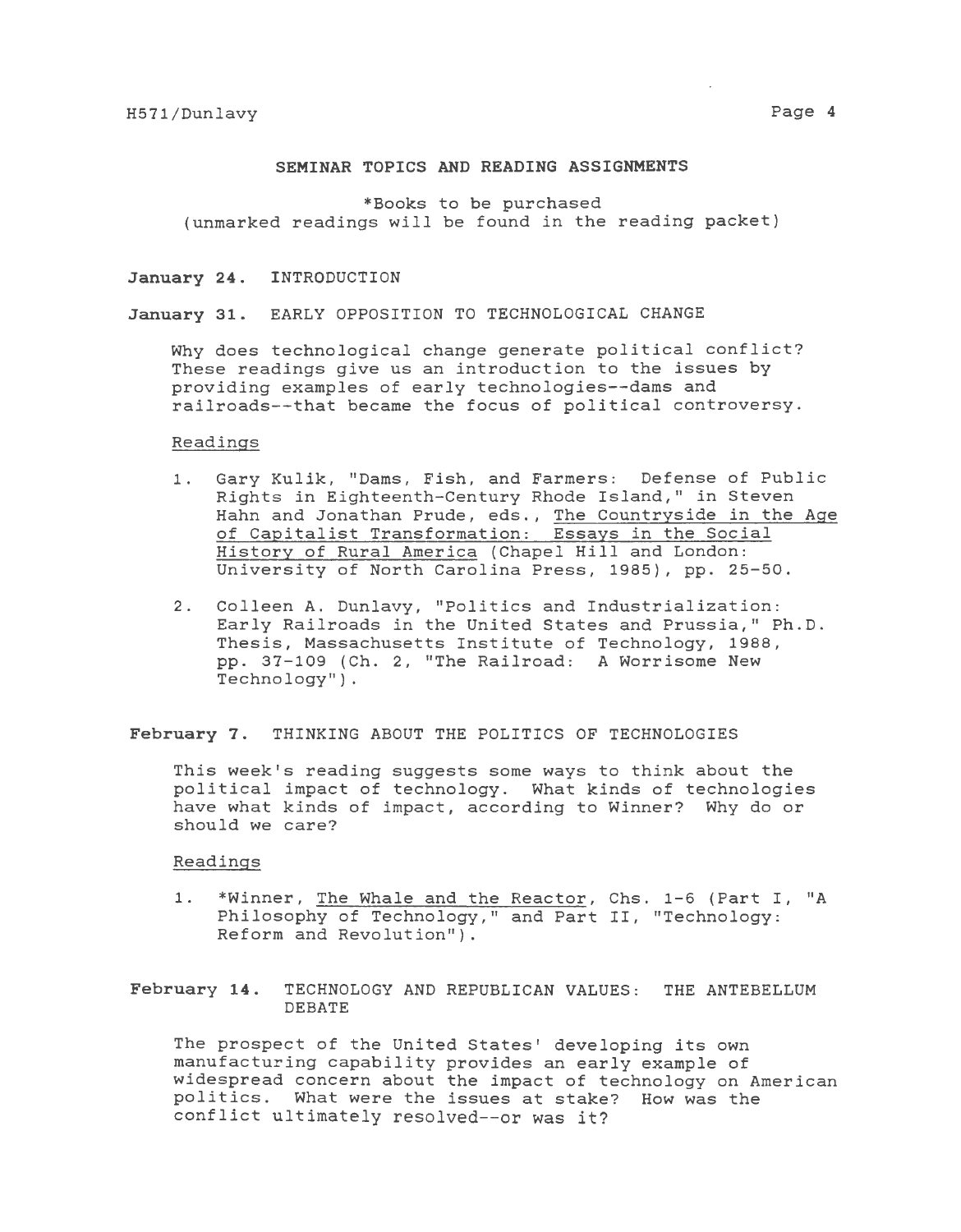February 14, cont'd.

# Readings

- 1. James Swan, "Address on the Question for an Inquiry into the State of Agriculture, Manufactures and Commerce (1817)," in Michael Brewster Folsom and Steven D. Lubar, eds., The Philosophy of Manufactures: Early Debates over Industrialization in the United States (Cambridge, Mass.: M.I.T. Press, 1982), pp. 225-40.
- 2. \*Kasson, Civilizing the Machine, pp. 3-106 (Chs. 1-2).
- 3. John Ashworth, "Agrarians" and "Aristocrats": Party Political Ideology in the United States, 1837-1846 (Cambridge: Cambridge University Press, 1987; orig. pub. 1983), pp. 1-4, 7-34, 52-73 (Introduction and parts of Chs. 1-2; scan pp. 35-51 and 73-84).

**February** 28. THE MILITARY AND ANTEBELLUM TECHNOLOGICAL CHANGE

Now we turn last week's question around and ask: In what ways has politics shaped the direction of technological change in the United States? The essays by Smith and O'Connell take a first cut at the subject by exploring the early influence of that most important of political institutions, the military. Licht's essay provides insight into the fruits of its work.

### Readings

- 1. \*Merritt Roe Smith, "Army Ordnance and the 'American System' of Manufacturing, 1815-1861," in idem, ed., Military Enterprise and Technological Change, pp. 39-86.
- 2. \*Charles F. O'Connell, Jr., "The Corps of Engineers and the Rise of Modern Management, 1827-1856," in Smith, ed., Military Enterprise and Technological Change, pp. 87-116.
- 3. Walter Licht, Working for the Railroad: The Organization of Work in the Nineteenth Century (Princeton: Princeton University Press, 1983), pp. 79-124 (Ch. 3, "Working to Rule") .

**February** 21. FEDERALISM, LEGISLATIVE POLITICS, AND 19TH-CENTURY TECHNOLOGY

This week we take second look at the impact of politics on technological change. The American political structure *is* <sup>a</sup> federal-legislative system. In what ways did this simple fact of American political life shape technology policy (and,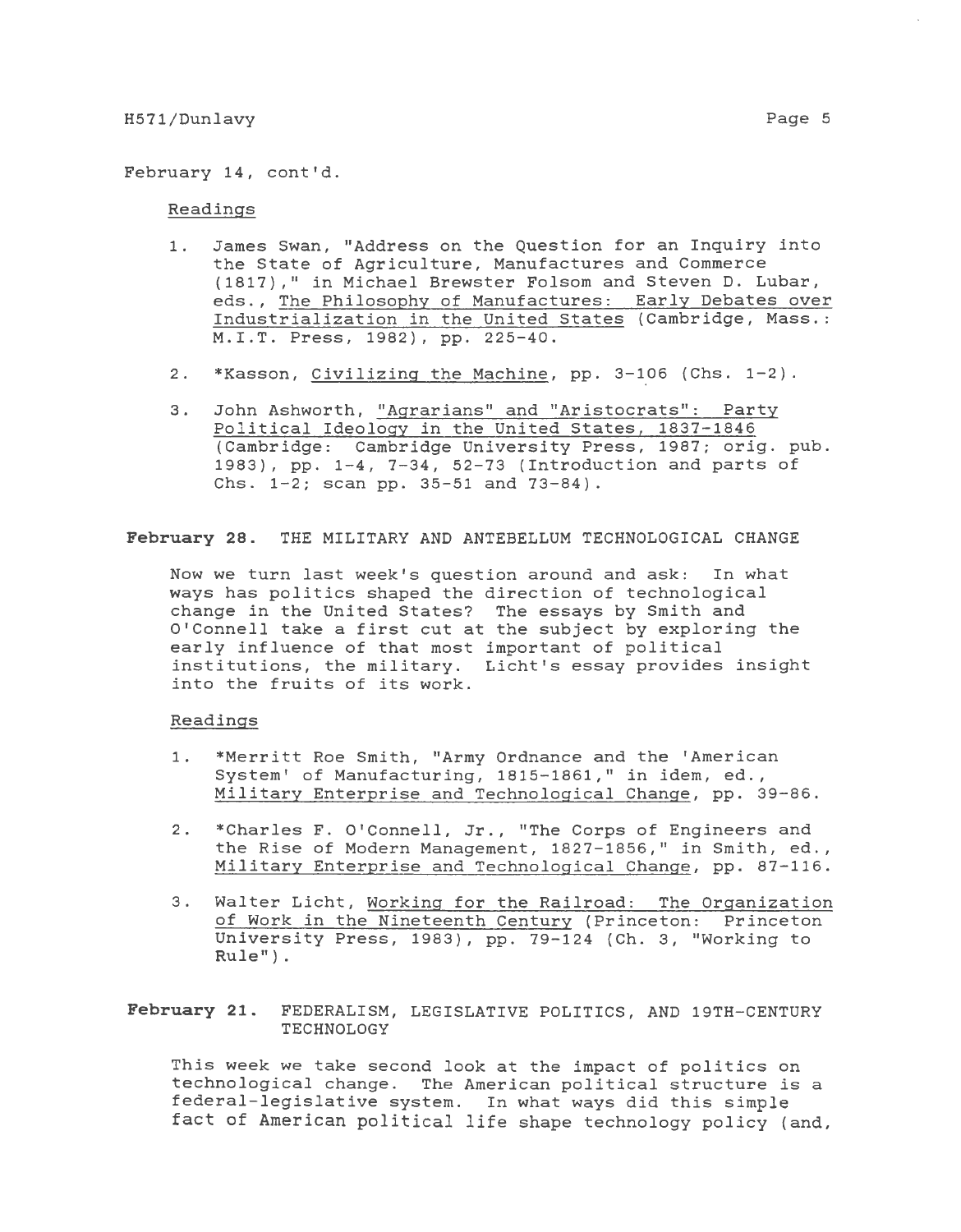February 21, cont'd.

hence, technological change) in the 19th-century? These case studies suggest some answers. (The pieces by Carlson and Dunlavy are in manuscript form so there *is* less reading than the page numbers suggest.)

#### Readings

- 1. W. Bernard Carlson, "The Pennsylvania Society for the Promotion of Internal Improvements: A Case Study in the Political Uses of Technological Knowledge, 1824-1826," Canal History and Technology Proceedings 8 (1988): 175-206 (manuscript version).
- 2. Dunlavy, "Politics and Industrialization," pp. 110-13, 118-212 (most of Ch. 3, "Mirror Images: State Structure and Railroad Policy"; skim the parts on Prussia).
- 3. Wallace D. Farnham, "'The Weakened Spring of Government': A Study in Nineteenth-Century American History," American Historical Review 68 (April 1963): 662-80.
- March 7. THE IMPACT OF 19TH-CENTURY TECHNOLOGY ON AMERICAN POLITICS

Now we return to the question of technology's impact on politics and ask: how did technological change in the 19th century actually affect the American political system? Scheiber's *piece* provides an overview of the 19th and 20th centuries; the Burke's essay and Miller's chapters present case studies.

#### Readings

- 1. Harry N. Scheiber, "The Impact of Technology on American Legal Development, 1790-1985," in Joel Colton and Stuart Bruchey, eds., Technology, The Economy, and Society: The American Experience {New York: Columbia University Press, 1987), pp. 83-125.
- 2. James Burke, "Technology and Government," in Edwin T. Layton, Jr., ed., Technology and Social Chanqe in America (New York: Harper and Row, 1973), pp. 99-119.
- 3. George H. Miller, Railroads and the Granger Laws (Madison: University of Wisconsin Press, 1971), pp. 3-58  $(Chs. 1-3)$ .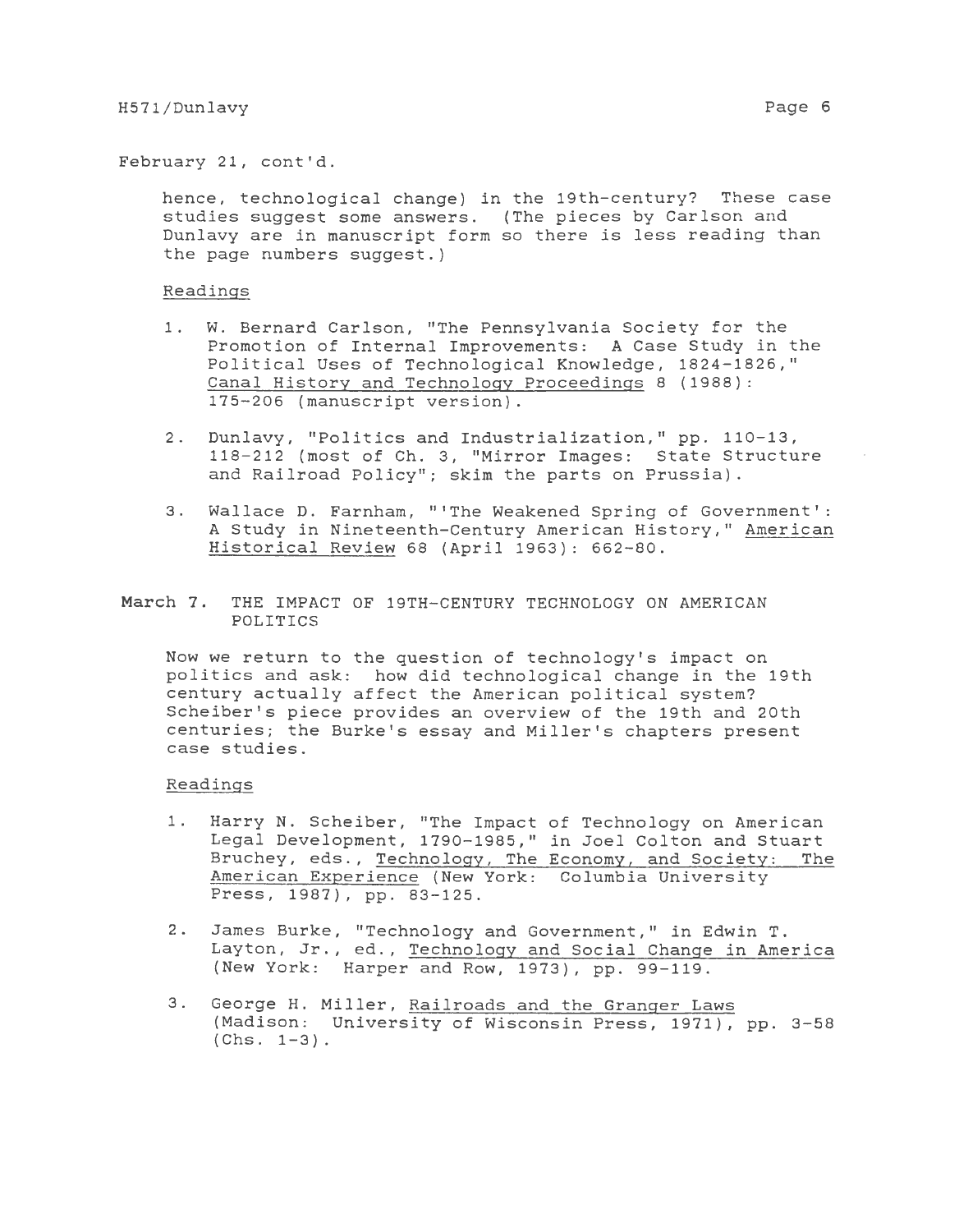March 14. THE RISE OF BIG BUSINESS AND POLITICS WITHIN THE FIRM

By the end of the 19th century, large-scale industry- especially science-based mass production--had become a prominent feature of the technological landscape. These readings outline the changes that had taken place and explore what it all meant for engineers and workers alike.

Readings (continued on next page)

- 1. Alfred D. Chandler, Jr., "The United States: Seedbed of Managerial Capitalism," *in* Chandler and Herman Daems, eds., Managerial Hierarchies: Comparative Perspectives on the Rise of the Modern Industrial Enterprise (Cambridge, Mass.: Harvard University Press, 1980), pp. 9-40.
- 2. David F. Noble, America By Design: Science, Technology, and the Rise of Corporate Capitalism (Oxford: Oxford University Press, 1977), pp. 3-49 (The Wedding of Science to the Useful Arts, I-III).
- 3. Melvin Dubofsky, "Technological Change and American Worker Movements, 1870-1970," *in* Technology, The Economy, and Society: The American Experience, ed. by Joel Colton and Stuart Bruchey (New York: Columbia University Press, 1987), pp. 162-85.

March 21. SPRING RECESS

March 28. THE CULTURAL RESPONSE TO LARGE-SCALE INDUSTRY

This week's readings build on the background knowledge garnered from the previous week's readings. Kasson's essays provide insight into the range of cultural response to late-19th century industrialization.

## Readings

1. \*Kasson, *Civilizing* the Machine, pp. 107-234 (Chs. 3-5).

*April* 4. TECHNOCRACY IN THE EARLY 20TH CENTURY

The "technocracy movement" *in* the early 20th-century advocated a leading role for engineers *in* American politics. Should engineers run society? Why did the "technocrats" think so? What difference would it make?

Readings: See next page.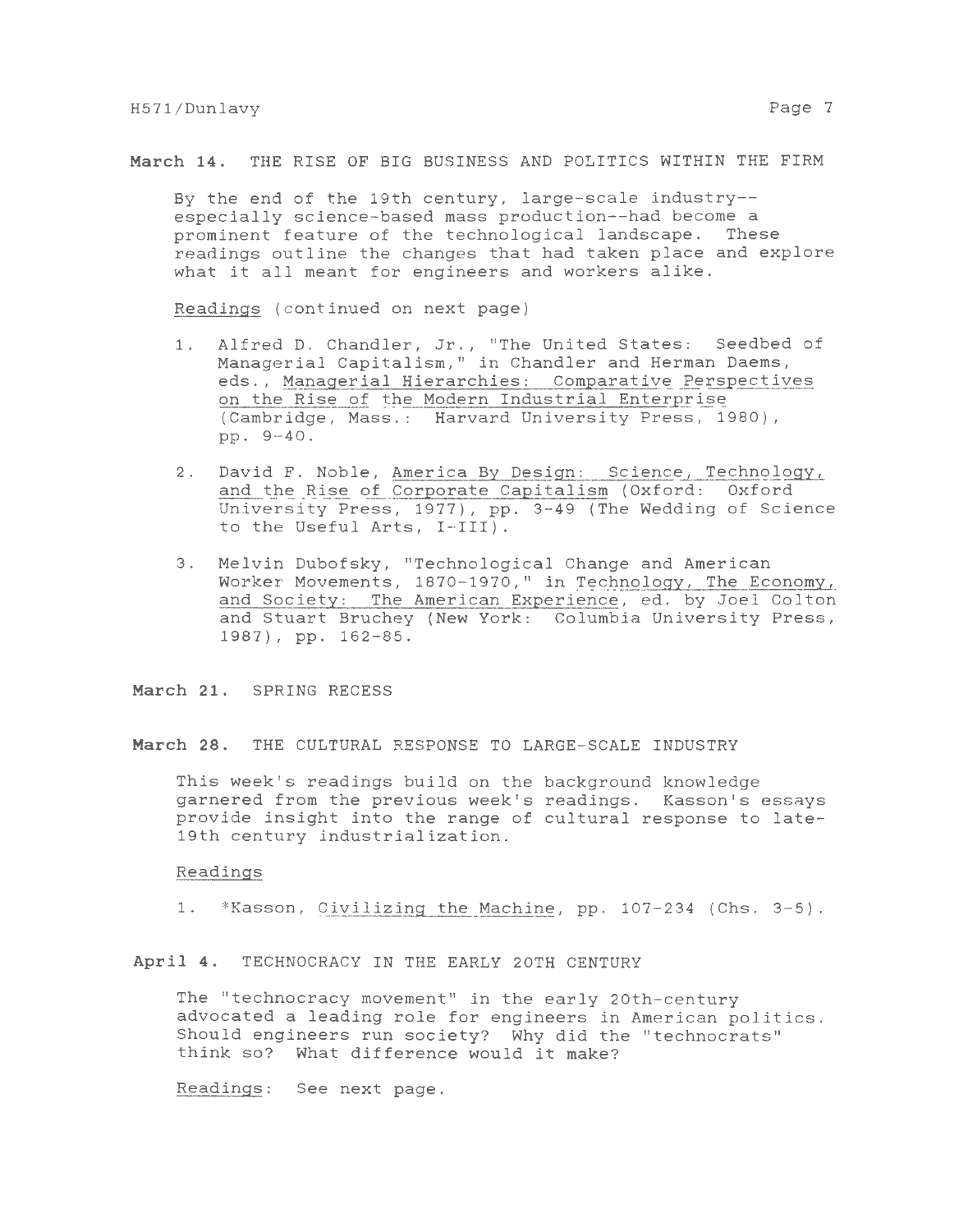- 1. Howard Scott and others, Introduction to Technocracy (New York: Technocracy, Inc. 1936), pp. 7-36.
- 2. *William* E. Akin, Technocracy and the American Dream: The Technocrat Movement, 1900-1941 (Berkeley: University of California Press, 1977), pp. *ix-xiii,* 27-45, 64-96, 131-48.

**April 11.** 20TH-CENTURY MOVERS AND SHAKERS: THE MILITARY (AGAIN)

This week we return to the military and its impact on technological development. Already signficant in the antebellum period, its influence became even more pervasive in the 20th century. In what ways, according to these essays, has this *political* institution shaped technological change in the 20th century? When *all is* said and done, what difference does it really make?

#### Readings

- 1. \*Smith, ed., Military Enterprise and Technological Change, pp. 1-38, 117-174, 253-346. (Introduction and Chs. 3, 6-8).
- **April 18.** THE POLITICS OF SPACE TECHNOLOGY (OR THE TECHNOLOGY OF SPACE POLITICS?)

As the 20th century comes to a close, *politics* and technology seem ever more *closely* intertwined. *McDougall* sees the launching of Sputnik as the turning point, indeed, as the point of no return. Why? In what ways did *politics* shape technological change in this case--and vice versa?

## Readings

1. \*McDougall, . . . the Heavens and the Earth, pp. 3-230 and 436-61 (Introduction,Chs. 1-10 and 21-22). This *is*  well-written and *all* from the "pen'' (computer) of a *single* author, so it should go relatively quickly.

**April 25.** POLITICS FOR LABORING FOLKS IN THE AGE OF AUTOMATION

In the 1980s new technologies--above *all,* computers and microelectronics--are radically changing the nature of work. Harley Shaiken (himself a former machinist) explores the politics of this transformation, in effect, returning us to the antebellum debate about domestic manufactures and republican values. What are the *issues* at stake this time?